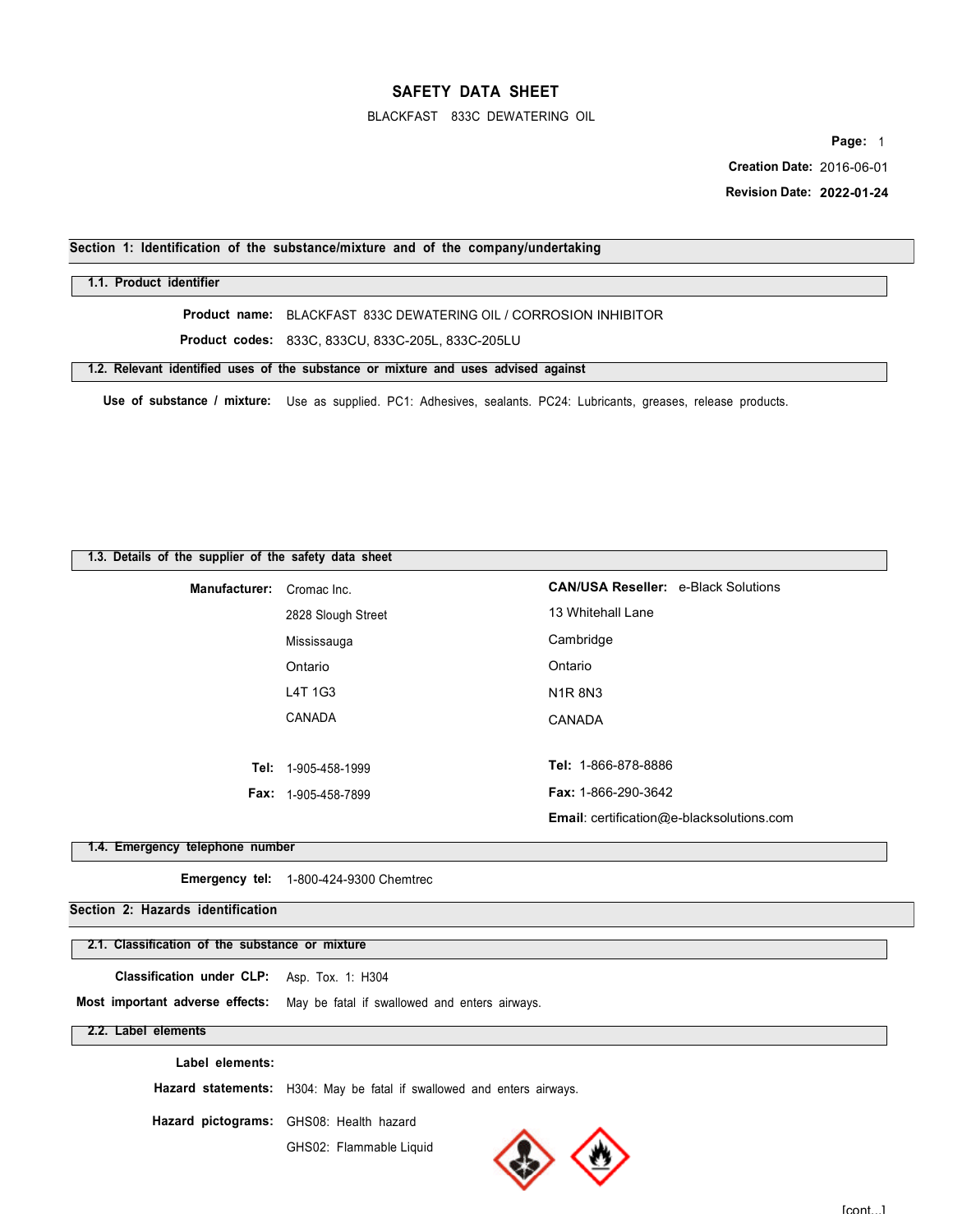BLACKFAST 833C DEWATERING OIL

**Page:** 2

**Signal words:** Warning **Precautionary statements:** P102: Keep out of reach of children. P260: Do not breathe spray. P262: Do not get in eyes, on skin, or on clothing. P301+310: IF SWALLOWED: Immediately call a POISON CENTER/doctor/. P331: Do NOT induce vomiting.

**2.3. Other hazards** 

**Other hazards:** Frequent or prolonged contact may defat and dry the skin, leading to discomfort and

dermatitis.

**PBT:** This product is not identified as a PBT/vPvB substance.

**Section 3: Composition/information on ingredients** 

### **3.2. Mixtures**

#### **Hazardous ingredients:**

LOW BOILING POINT HYDROGEN TREATED NAPHTHA - NAPHTHA (PETROLEUM), HYDROTREATED HEAVY - REACH registered number(s): 01-2119486659-16-XXXX

| EINECS    | CAS        | WEL<br><b>PBT</b> | Classification<br>D                                    | Percent |
|-----------|------------|-------------------|--------------------------------------------------------|---------|
| 265-150-3 | 64742-48-9 |                   | 3: H226<br>1: $H304$ :<br>Flam.<br>Lia.<br>Тох.<br>Asp | -75%    |

BASEOIL - UNSPECIFIED - DISTILLATES (PETROLEUM), SOLVENT-REFINED HEAVY PARAFFINIC - REACH registered number(s): 01-2119488706-23-XXXX

265-090-8 | 64741-88-4 | - 10-20% | - 10-20% | - 10-20% | - 10-20% | - 10-20% | -

**Section 4: First aid measures** 

**4.1. Description of first aid measures** 

**Skin contact:** Wash immediately with plenty of soap and water.

**Eye contact:** Bathe the eye with running water for 15 minutes.

**Ingestion:** Wash out mouth with water.

**Inhalation:** Move to fresh air in case of accidental inhalation of vapours. Consult a doctor.

### **4.2. Most important symptoms and effects, both acute and delayed**

**Skin contact:** There may be mild irritation at the site of contact.

**Eye contact:** There may be irritation and redness.

**Ingestion:** There may be irritation of the throat.

**Inhalation:** There may be irritation of the throat with a feeling of tightness in the chest.

**Delayed / immediate effects:** No data available.

#### **4.3. Indication of any immediate medical attention and special treatment needed**

**Immediate / special treatment:** Not applicable.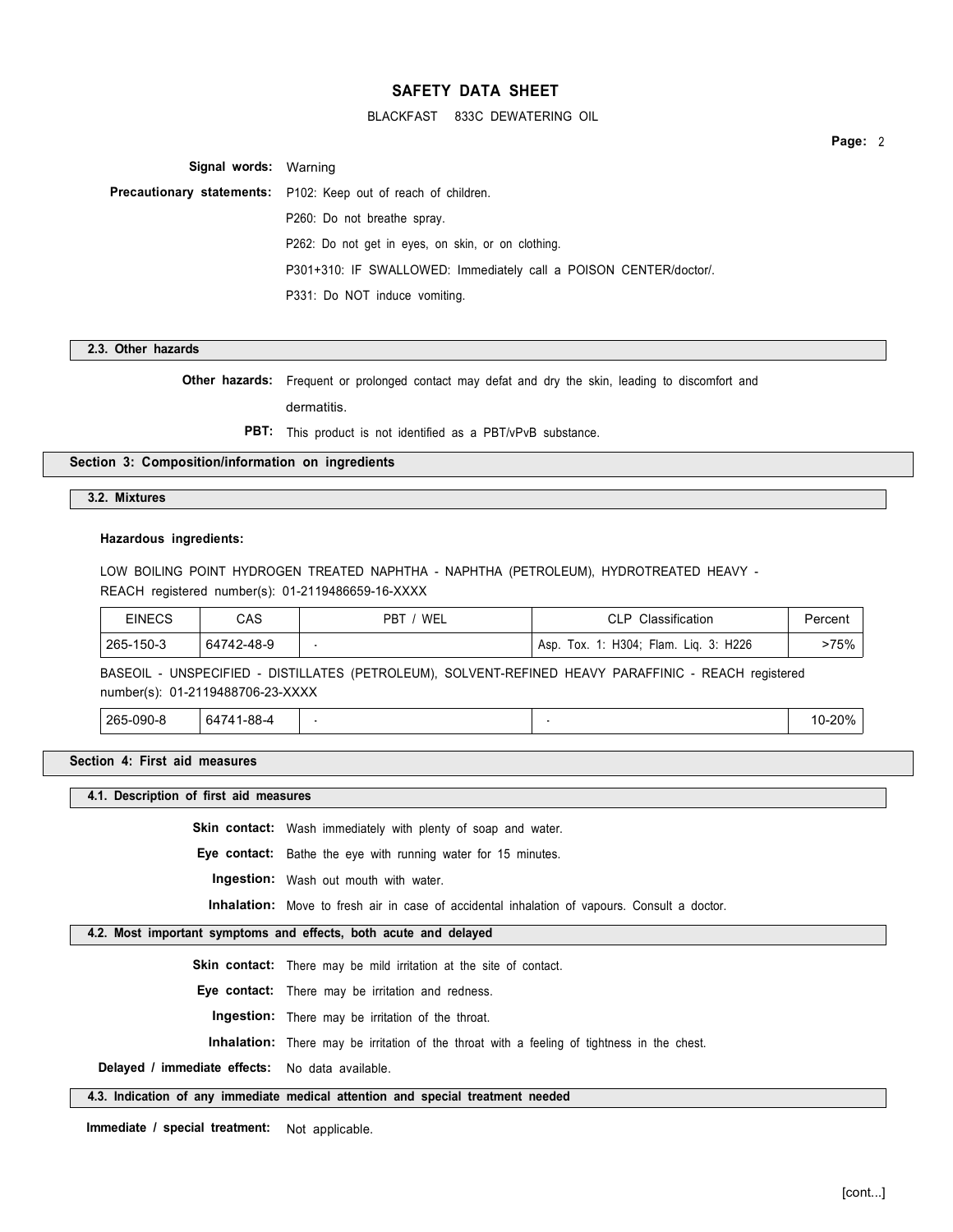#### BLACKFAST 833C DEWATERING OIL

**Page:** 3

## **Section 5: Fire-fighting measures**

# **5.1. Extinguishing media**

**Extinguishing media:** Suitable extinguishing media for the surrounding fire should be used. Use water spray to cool

containers.

#### **5.2. Special hazards arising from the substance or mixture**

**Exposure hazards:** In combustion emits toxic fumes.

**5.3. Advice for fire-fighters** 

Advice for fire-fighters: Wear self-contained breathing apparatus. Wear protective clothing to prevent contact with

skin and eyes.

**Section 6: Accidental release measures** 

#### **6.1. Personal precautions, protective equipment and emergency procedures**

**Personal precautions:** Refer to section 8 of SDS for personal protection details. Turn leaking containers leak-side up

to prevent the escape of liquid.

### **6.2. Environmental precautions**

**Environmental precautions:** Do not discharge into drains or rivers. Contain the spillage using bunding.

#### **6.3. Methods and material for containment and cleaning up**

**Clean-up procedures:** Absorb into dry earth or sand. Transfer to a closable, labelled salvage container for disposal

by an appropriate method.

#### **6.4. Reference to other sections**

**Reference to other sections:** Refer to section 8 of SDS.

## **Section 7: Handling and storage**

**7.1. Precautions for safe handling** 

**Handling requirements:** Avoid the formation or spread of mists in the air. Avoid direct contact with the substance.

#### **7.2. Conditions for safe storage, including any incompatibilities**

Storage conditions: Store in a cool, well ventilated area. Keep container tightly closed.

**Suitable packaging:** Steel drums. Polyethylene.

**7.3. Specific end use(s)** 

**Specific end use(s):** No data available.

#### **Section 8: Exposure controls/personal protection**

**8.1. Control parameters**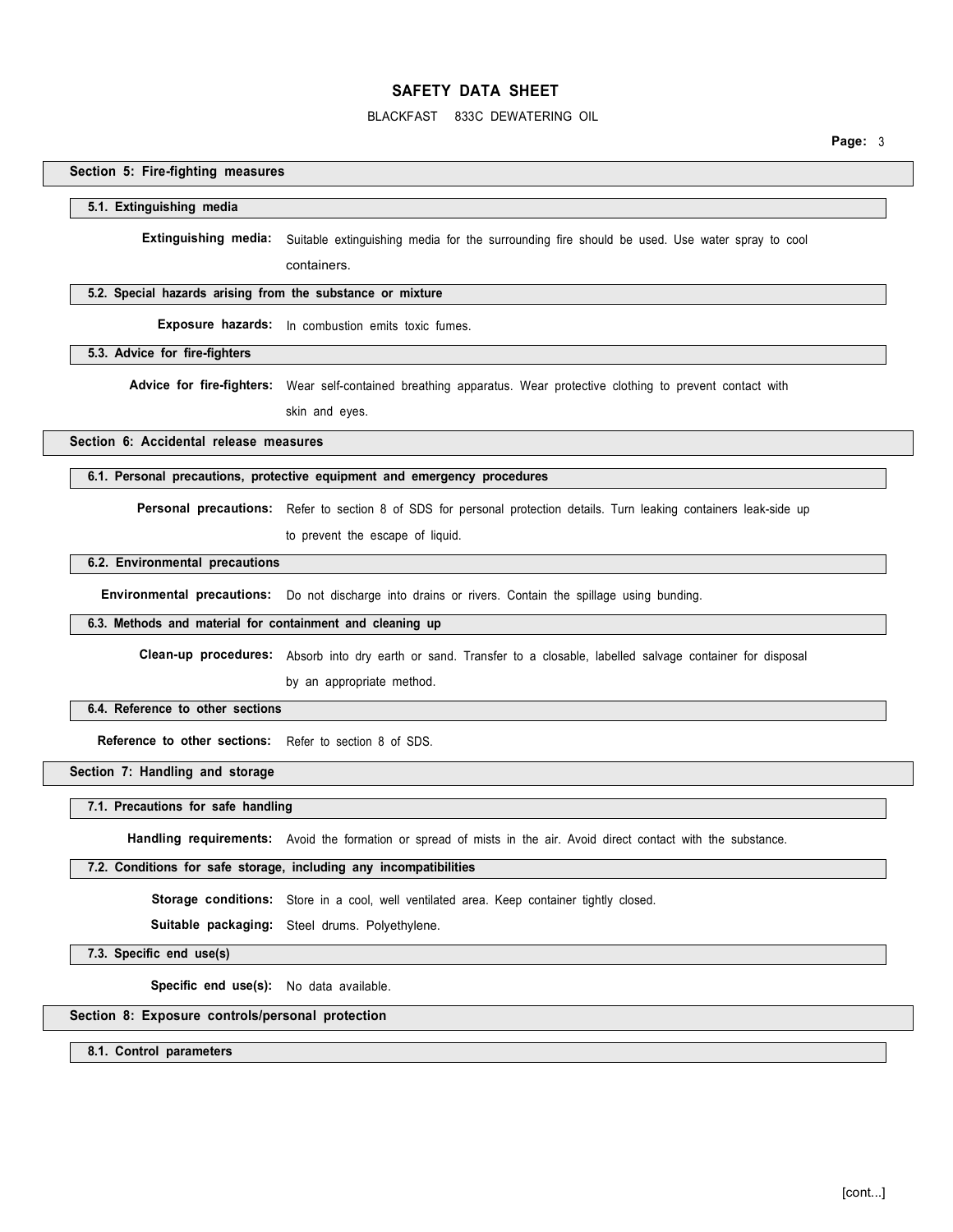### BLACKFAST 833C DEWATERING OIL

**Page:** 4

**Hazardous ingredients:** 

### **LOW BOILING POINT HYDROGEN TREATED NAPHTHA - NAPHTHA (PETROLEUM), HYDROTREATED HEAVY**

#### Workplace exposure limits: **Respirable dust** Respirable dust

| State      | <b>9 hour TWA</b> | 15 min. STEL | 8 hour TWA | 15 min. STEL |
|------------|-------------------|--------------|------------|--------------|
| <b>USA</b> | 180               |              |            |              |

### **DNEL/PNEC Values**

**DNEL / PNEC** No data available.

**8.2. Exposure controls** 

| <b>Engineering measures:</b> Ensure there is sufficient ventilation of the area.                   |
|----------------------------------------------------------------------------------------------------|
| Respiratory protection: Respiratory protection not required.                                       |
| <b>Hand protection:</b> Gloves (oil-resistant). Breakthrough time of the glove material > 8 hours. |
| Eye protection: Safety glasses. Ensure eye bath is to hand.                                        |
| <b>Skin protection:</b> Protective clothing.                                                       |
| <b>Environmental:</b> Ensure a retention tank is installed.                                        |

**Section 9: Physical and chemical properties** 

| 9.1. Information on basic physical and chemical properties |                                                  |                                                 |                               |
|------------------------------------------------------------|--------------------------------------------------|-------------------------------------------------|-------------------------------|
| State: Oil                                                 |                                                  |                                                 |                               |
| Colour: Brown                                              |                                                  |                                                 |                               |
|                                                            | <b>Odour:</b> Solvent.                           |                                                 |                               |
| Evaporation rate: No data available.                       |                                                  |                                                 |                               |
|                                                            | <b>Oxidising:</b> Non-oxidising (by EC criteria) |                                                 |                               |
| <b>Solubility in water:</b> Insoluble                      |                                                  |                                                 |                               |
| Boiling point/range°C: 170 (338F)                          |                                                  | Melting point/range°C: No data available.       |                               |
| <b>Flammability limits %: lower:</b> 1%                    |                                                  | upper: $6\%$                                    |                               |
| Flash point $C: 40(104F)$                                  |                                                  | Part.coeff. n-octanol/water: No data available. |                               |
| Autoflammability°C: No data available.                     |                                                  | Vapour pressure: No data available.             |                               |
| <b>Relative density: 0.82</b>                              |                                                  |                                                 | <b>pH:</b> No data available. |
| VOC g/l: 600                                               |                                                  |                                                 |                               |

**9.2. Other information** 

**Other information:** No data available.

**Section 10: Stability and reactivity** 

**10.1. Reactivity** 

**Reactivity:** Stable under recommended transport or storage conditions.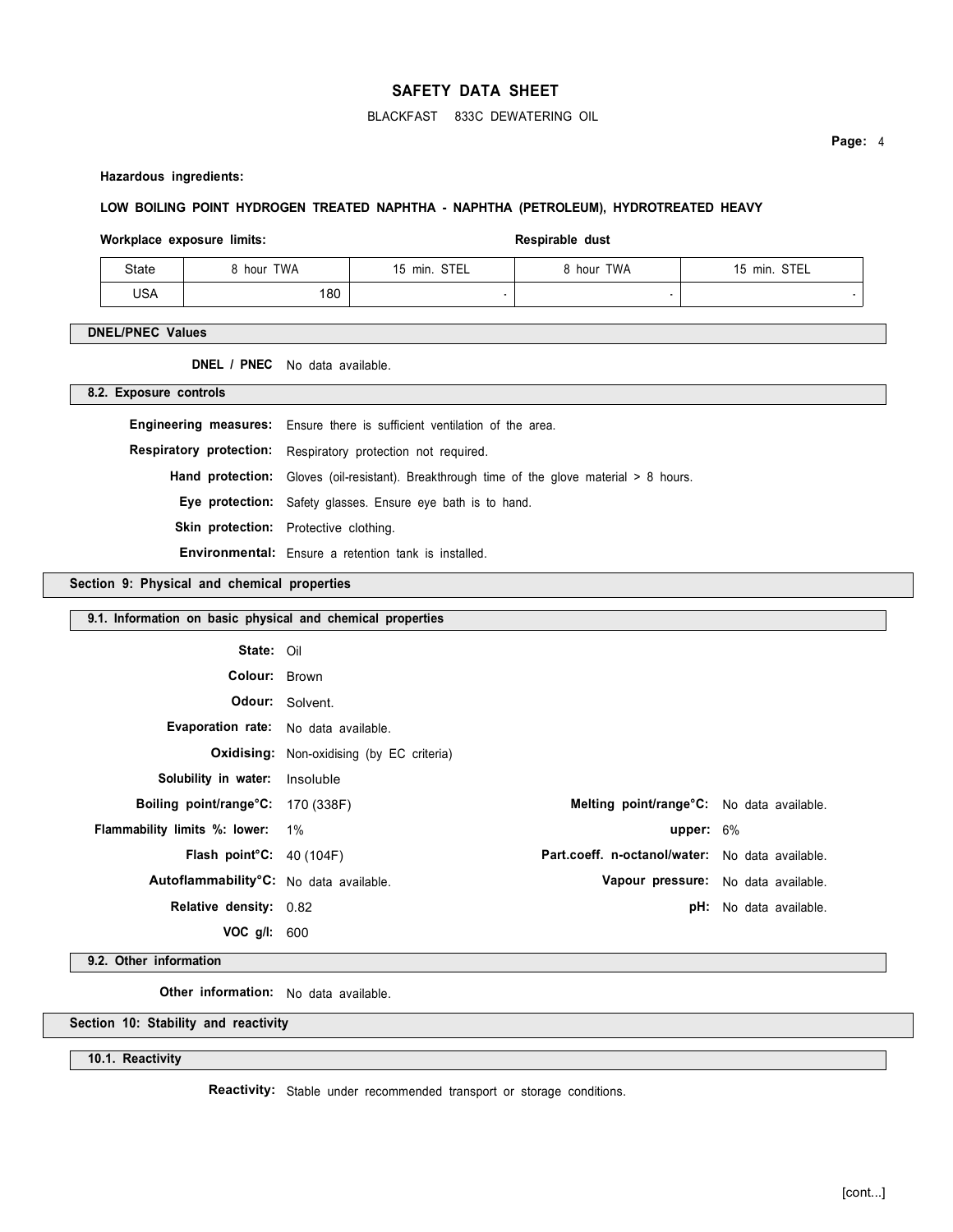### BLACKFAST 833C DEWATERING OIL

#### **10.2. Chemical stability**

**Chemical stability:** Stable under normal conditions.

#### **10.3. Possibility of hazardous reactions**

**Hazardous reactions:** Hazardous reactions will not occur under normal transport or storage conditions.

Decomposition may occur on exposure to conditions or materials listed below.

#### **10.4. Conditions to avoid**

**Conditions to avoid:** Heat.

**10.5. Incompatible materials** 

**Materials to avoid:** Strong oxidising agents. Strong acids.

## **10.6. Hazardous decomposition products**

**Haz. decomp. products:** In combustion emits toxic fumes.

### **Section 11: Toxicological information**

**11.1. Information on toxicological effects** 

#### **Hazardous ingredients:**

#### **LOW BOILING POINT HYDROGEN TREATED NAPHTHA - NAPHTHA (PETROLEUM), HYDROTREATED HEAVY**

| <b>DERMAL</b> | . RBT | LD50 | 2000 | mg/kg |
|---------------|-------|------|------|-------|
| <b>ORAL</b>   | RAT   | ∟D50 | 5000 | mg/kg |

#### **Relevant hazards for substance:**

|                                     | ٦ħ | مىم د<br>Dasis               |
|-------------------------------------|----|------------------------------|
| $\Delta$ cr<br>าazard<br>auor<br>πc |    | <b>ulated</b><br>مادہ<br>ገሀየ |

**Symptoms / routes of exposure** 

Skin contact: There may be mild irritation at the site of contact.

**Eye contact:** There may be irritation and redness.

**Ingestion:** There may be irritation of the throat.

**Inhalation:** There may be irritation of the throat with a feeling of tightness in the chest.

**Delayed / immediate effects:** No data available.

**Section 12: Ecological information** 

**12.1. Toxicity** 

**Eco toxicity values:** No data available.

### **12.2. Persistence and degradability**

**Persistence and degradability:** Biodegradable.